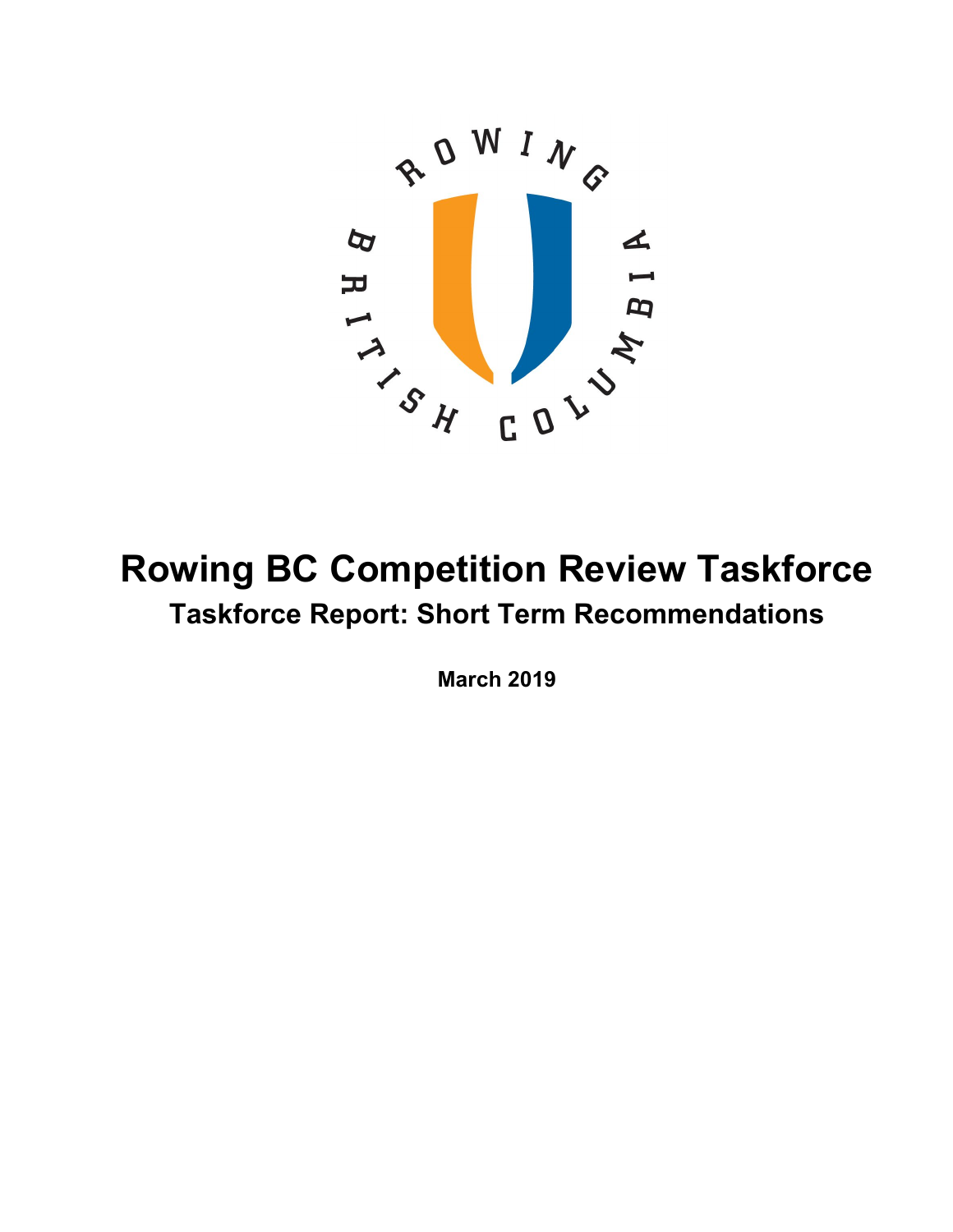

# **TABLE OF CONTENTS**

| Introduction                                 | Page 2  |
|----------------------------------------------|---------|
| Terminology                                  | Page 3  |
| <b>Junior Competition Stream</b>             | Page 4  |
| <b>High School Competition Stream</b>        | Page 5  |
| <b>Senior Competition Stream</b>             | Page 6  |
| <b>University Competition Stream</b>         | Page 7  |
| <b>Masters Competition Stream</b>            | Page 8  |
| <b>Coastal Competition Stream</b>            | Page 9  |
| <b>Summary of Short Term Recommendations</b> | Page 10 |
| <b>Next Steps</b>                            | Page 11 |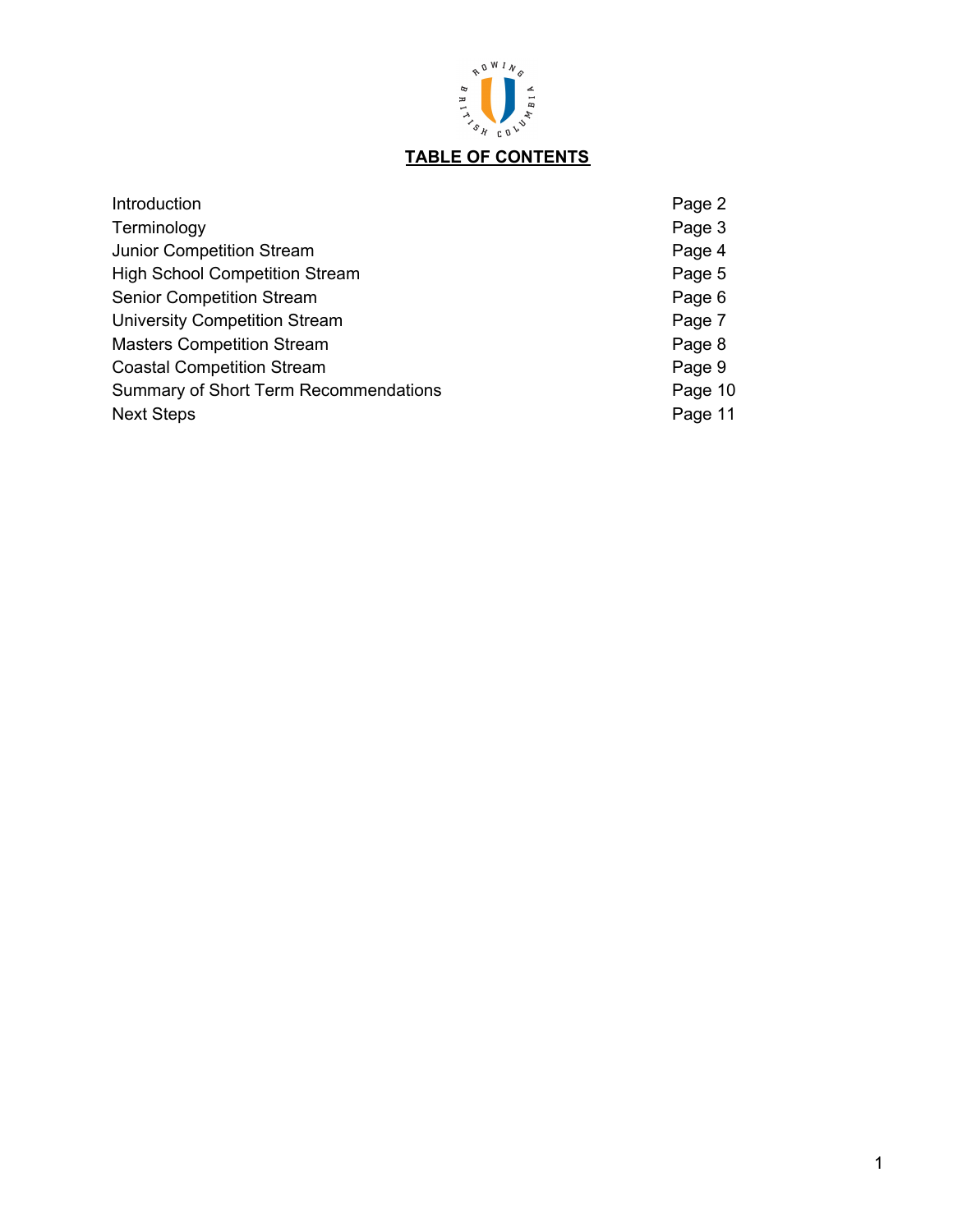

# **INTRODUCTION**

Following the Competition Review Sessions hosted by Rowing BC at the 2018 Rowing BC Conference, Rowing BC's Board of Directors approved the Rowing BC Competition Review Taskforce (CRT) Terms of [Reference](https://rowingbc.ca/wp-content/uploads/2019/02/Competition-Review-Taskforce-TOR-FINAL.pdf) (TOR) in January of 2019.

Steps related to the BC competition review have been in progress since the 2015 formation of the Rowing BC Regatta Review Working Group. In January of 2019 Rowing BC produced a brief report shared with the Membership to highlight the progress that had been made through the end of 2018, and to frame the establishment of the CRT. This report can be reviewed [here.](https://rowingbc.ca/wp-content/uploads/2019/02/Rowing-BC-Competition-Review-Report-FINAL.pdf)

Progress in 2019, and this first set of recommendations, is thanks to the significant contributions from the CRT members:

- Representing the Junior Stream: Drew Edwards, Delta Deas Rowing Club
- Representing the High School Stream: Laryssa Biesenthal, Brentwood College Rowing
- Representing the Senior Stream: Brenda Taylor, Victoria City Rowing Club
- Representing the University Stream: Mike Pearce, University of British Columbia Rowing
- Representing the Masters Stream: Connor Elsdon, Gorge Narrows Rowing Club
- Rowing BC Board Members: Kris Davis, York Langerfeld (CRT Chair), Susan Wilkinson
- Rowing BC Staff Support: David Calder, Martin George, Sonja Lonne

The recommendations provided in this report were developed through a series of CRT meetings and consultations with additional stakeholders in each of the competition streams. Desired directions for each stream were created with input from the CRT members, and used to guide stakeholder consultations. In this report, the desired directions are included in consistent language with what stakeholders experienced.

The recommendations created from input received have been divided into short term recommendations and topics identified for future exploration. Recommendations are written in no particular order within each category. Short term recommendations are those that Rowing BC can take action on before the end of the 2019-2020 Fiscal Year (March 31, 2020). Those using the word "*EXPLORE"* intend that consultations and discussions will take place during the given timeframe allowing a more concrete action step to be provided in the next iteration of recommendations. Those using the word "*DEVELOP"* intend that a concrete action step is being taken in this time frame, and that recommendation will be completed by the time of the next iteration of recommendations. The CRT will provide a progress update on the short term recommendations to the Rowing BC Board and wider rowing community in August 2019, and again in November 2019. By August 2019, the CRT will also translate the topics from this report listed for further exploration into realistic, actionable steps that can be included as concrete long term recommendations.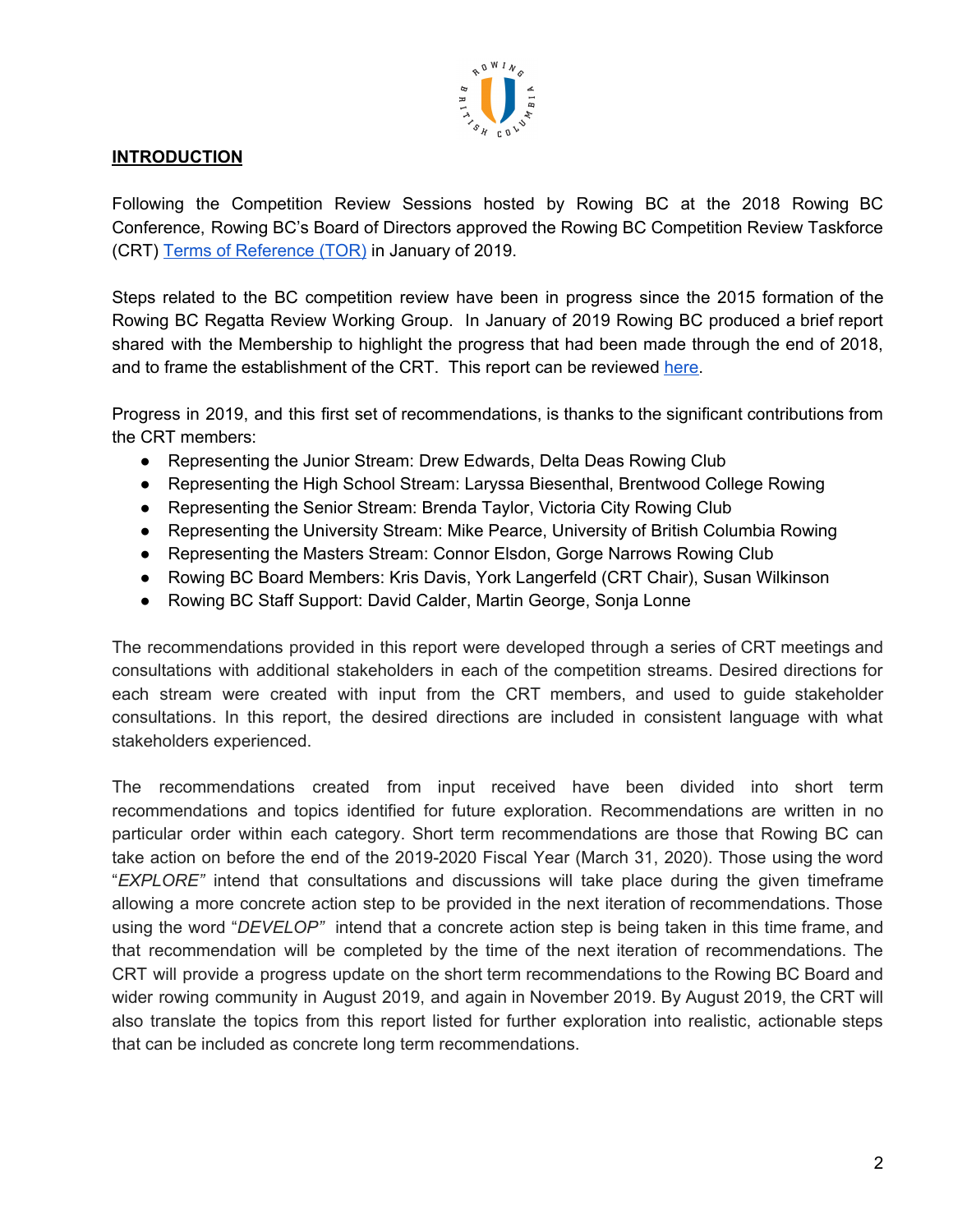

# **TERMINOLOGY**

For the purpose of this report, the competition streams have been defined as follows:

Junior Competition Stream - applying to athletes who have not yet graduated from high school, training and racing in a club-based program structure.

High School Competition Stream - applying to athletes who have not yet graduated from high school, training and racing for their school, either short term through a club-based program structure or long term in a year-long school-specific program.

Senior Competition Stream - applying to athletes who have graduated from high school but are not training or racing for a university team and do not yet consider themselves Masters.

University Competition Stream - applying to athletes who are training and racing for a recognized university rowing team.

Masters Competition Stream - applying to athletes training and racing age 21+ who do not consider themselves in the Senior or University categories.

Coastal Competition Stream - applying to athletes training and racing in coastal or touring equipment.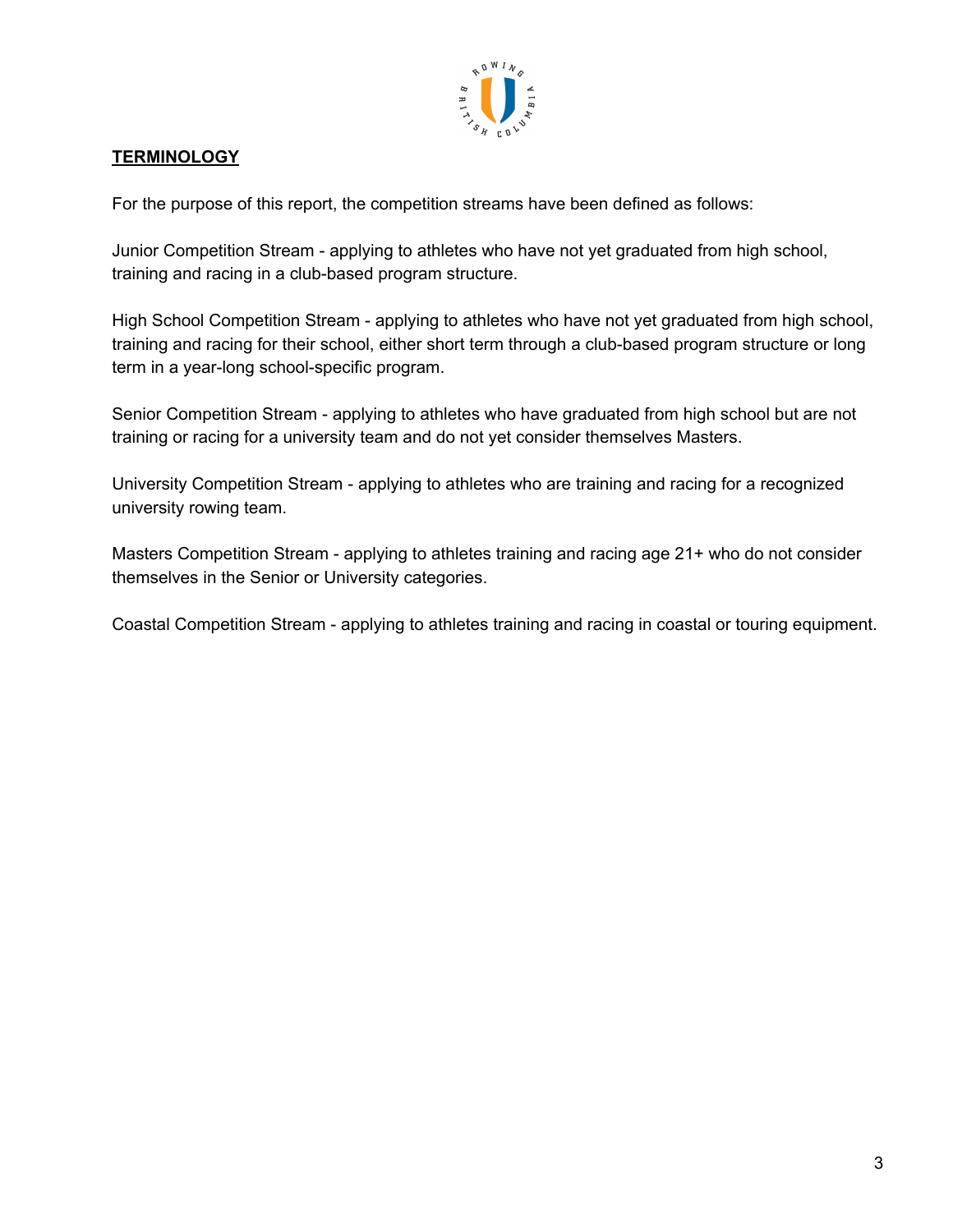

## **JUNIOR COMPETITION STREAM**

#### *Desired Directions:*

To create a competition structure that provides similar race experiences for Island, Mainland and Interior athletes, with consistent and measurable technical and physiological markers built into the calendar, consistent with LTAD stage development. An emphasis on reducing barriers for regionally based athletes to participate is critical to ensure growth outside of the South Island and the Lower Mainland. Adjustments to the competition structure will work to harmonize high school and club based programs, identifying separate and combined pinnacle competitions throughout the year, with an emphasis on keeping athletes appropriately engaged in the summer. This process will also highlight BC-based post secondary rowing opportunities with the objective of keeping more BC rowers transitioning into BC post secondary rowing programs.

## *Short Term Recommendations:*

- Develop a framework that supports rowing organizations and local organizing committees to develop boat pools as part of their events.
- Develop more novice events with fewer category restrictions in consultation with specific regatta local organizing committees with the distinct intention of reducing barriers to participation.
- Explore strategies to support the inclusion of Interior athletes in more regatta opportunities.

- Explore strategies with local organizing committees to ensure alignment in racing distances from regatta to regatta throughout the racing season and increase opportunities to race Island, Mainland and Interior athletes against one another.
- Develop a "Rowing BC Junior Yearly Training Plan" to support more meaningful alignment between training and racing periods after regatta adjustments have been made.
- Explore the development of a Provincial Championships that includes Junior events, happens annually after Challenge West and before the Royal Canadian Henley and that has a clear regatta progression into the event.
- Explore ways to integrate Junior athletes into the Brown Cup experience in a meaningful way that expands the profile of university rowing.
- Explore potential interest in a BC-hosted Western Canada Junior regatta.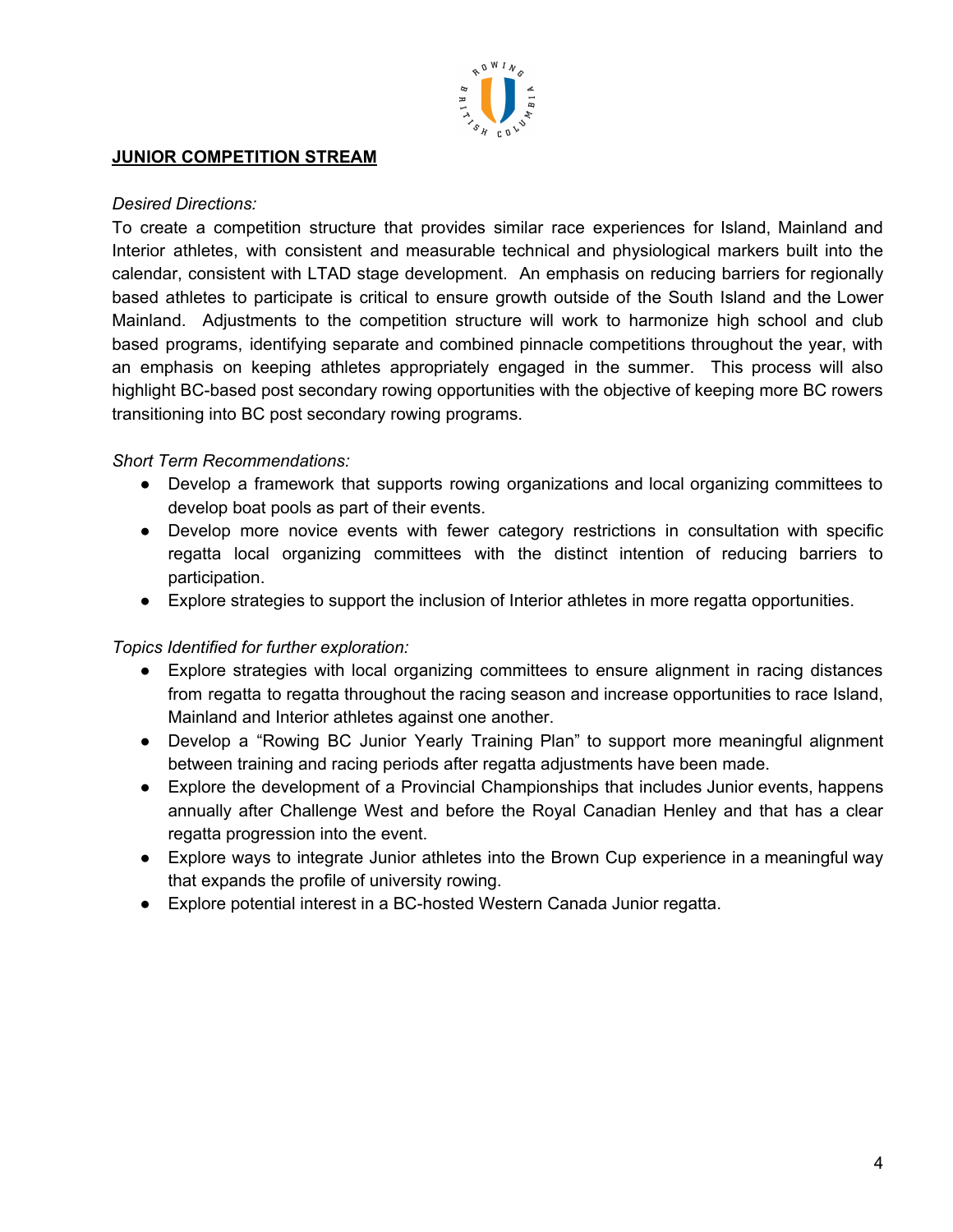

## **HIGH SCHOOL COMPETITION STREAM**

#### *Desired Directions:*

To create a competition structure that focuses on athlete recruitment and athlete development across the entire province. Identifying high school recruitment opportunities through the development of harmonized, low-barrier introductory rowing programs across the province similar to the Greater Victoria Youth Rowing Society, and link developmentally appropriate indoor and water-based competitions across the province. Athlete development considerations will examine a realignment with individual program YTP needs and self identified regional, national and international pinnacle competitions. Adjustments to competitions that allow for consistent and measurable technical and physiological markers built in the calendar, consistent with LTAD stage development, is important.

## *Short Term Recommendations:*

- Develop a framework that supports rowing organizations and local organizing committees to develop boat pools as part of their events.
- Explore ways for all regions of the province with high school rowing to work together for the purpose of harmonizing opportunities offered.
- Explore with the Independent School rowing programs the idea of an Independent Schools Championships.

- Explore strategies to increase the reach of indoor rowing in high schools with the potential to include an indoor rowing and racing circuit.
- Explore opportunities for a high school rowing provincial championships to service high school Fall programs.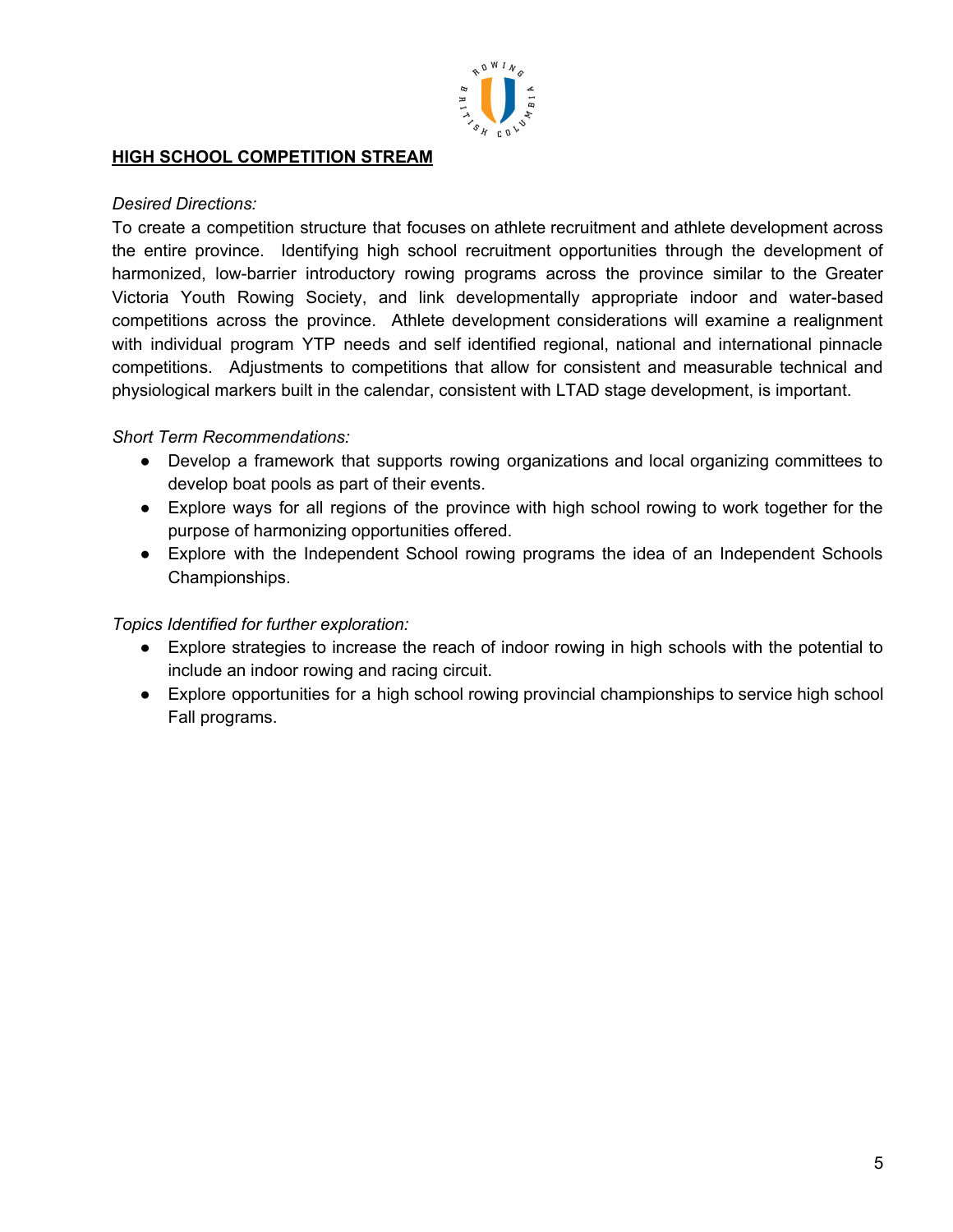

## **SENIOR COMPETITION STREAM**

## *Desired Directions:*

To create a competition structure that engages graduating and graduated high school and junior athletes not transitioning or transitioned into post-secondary based rowing programs. Leveraging club infrastructure and existing competitions to tailor targeted programming to retain athletes through this complex and turbulent period of life.

## *Short Term Recommendations:*

- Develop a framework that supports rowing organizations and local organizing committees to develop boat pools as part of their events.
- Develop additional high performance racing opportunities for Senior athletes at existing regattas including more flexible race categories.
- Develop additional Recreational Senior events throughout the province that incorporate social aspects.
- Develop an ideal "Rowing BC Senior Yearly Training Plan" to support more meaningful alignment between training and racing periods.

- Explore the development of a Provincial Championships that includes Seniors events, happens annually after Challenge West and Cascadia, and before the Royal Canadian Henley.
- Explore ways to support local organizing committees in creating and sanctioning less traditional event styles.
- Develop a points system with prizes, similar to Row Ontario's "Trillium Cup", that uses regattas from February to November each year to declare a points winner.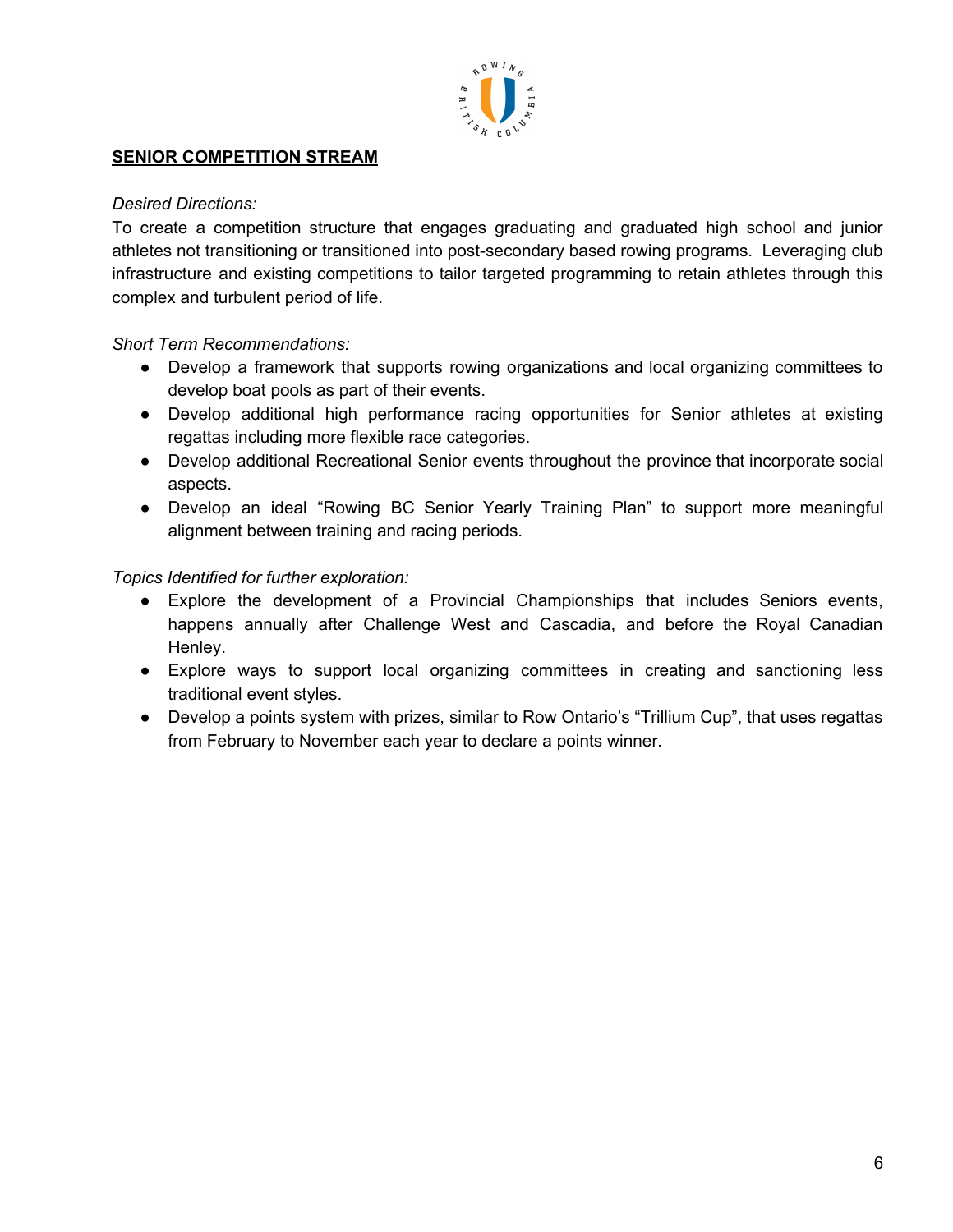

## **UNIVERSITY COMPETITION STREAM**

## *Desired Directions:*

To create a competition structure that enhances the profile of BC university rowing programs and ensures that BC university athletes experience the high-quality racing that is on par with the American collegiate rowing experience and provides a solid footing for athletes with National Team aspirations. Adjustments to the competition structure will work to harmonize conflicts that negatively impact university program periodization due to differences in athlete pathway priorities (i.e. US colleges and the National Team program).

## *Short Term Recommendations:*

- Explore the viability of including university 1x and 2- in future Rowing BC-hosted performance regattas.
- Explore options for a small boat university regatta at Burnaby Lake that would attract a diverse field.
- Explore ways to integrate Junior athletes into the Brown Cup experience in a meaningful way that expands the profile of university rowing.

- Explore ways to enhance competitive opportunities for novice university rowers.
- Explore the development of a Provincial Championships that includes University events, happens annually after Challenge West and before the Royal Canadian Henley.
- Explore ways to celebrate University level accomplishments outside of the National Team stream.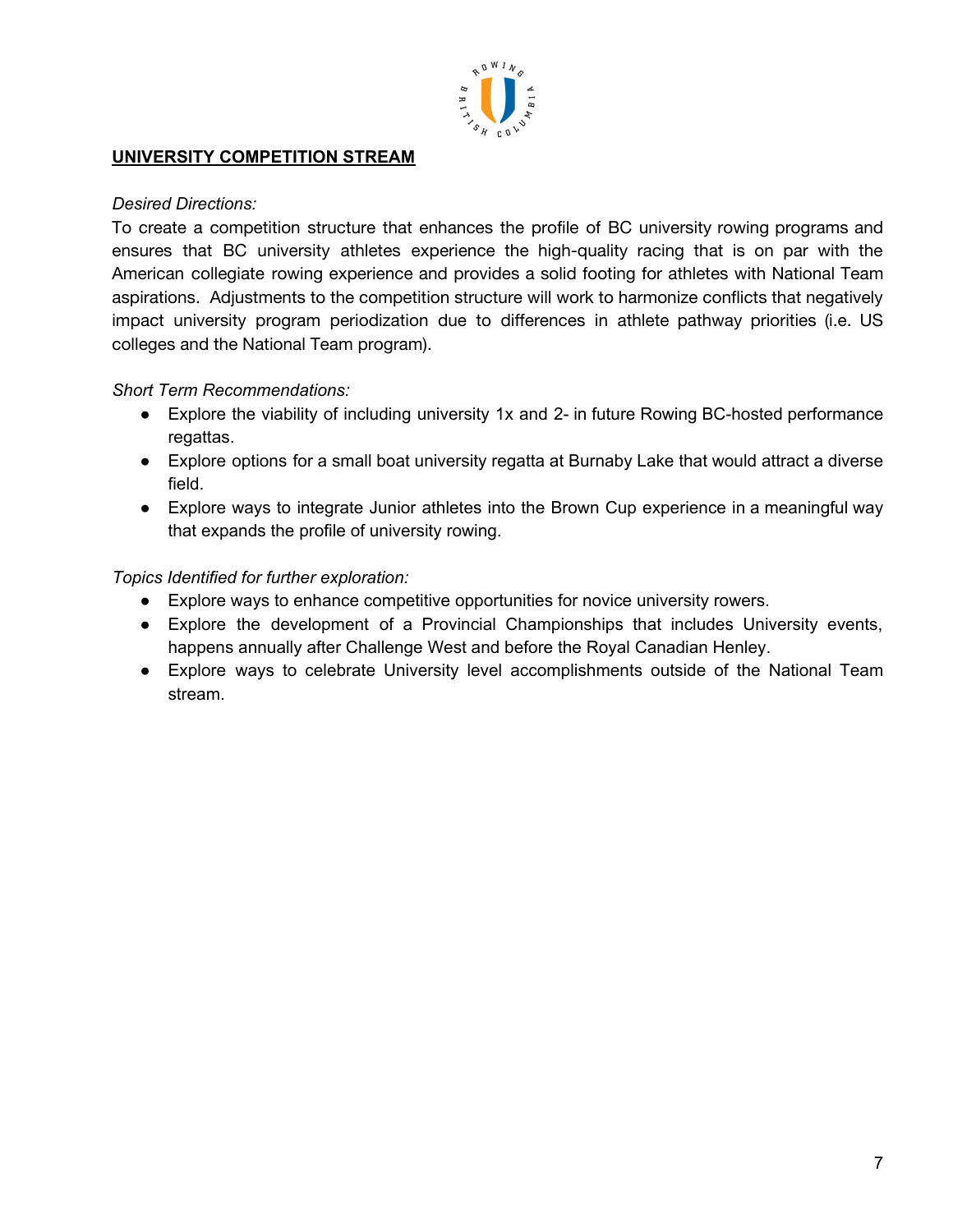

## **MASTERS COMPETITION STREAM**

#### *Desired Directions:*

To create a competition structure that engages and excites the Masters community consistently throughout the year, taking into consideration current barriers, including a lack of race/competitor diversity, and restrictive time and cost commitments (i.e travel and integrated race scheduling). New opportunities to engage Masters through BC-based pinnacle events, incentivization of participation in multiple events and a centralized results framework all need to be considered in this process.

## *Short Term Recommendations:*

- Develop a framework that supports rowing organizations and local organizing committees to develop boat pools as part of their events.
- Develop a plan for the inclusion of additional Novice Masters events within regattas in 2020 and beyond, including a more flexible definition of Novice.
- Develop additional Recreational Masters events throughout the province that incorporate social aspects.

- Explore the development of a Provincial Championships that includes Masters events, happens annually after Challenge West and Cascadia, and before the Royal Canadian Henley.
- Explore ways to consolidate Masters events into a single day at existing regattas, or as an additional day added to regattas, to facilitate easier travel and more competitors.
- Develop a points system with prizes, similar to Row Ontario's "Trillium Cup", that uses regattas from February to November each year to declare a points winner.
- Develop a Masters networking and communication tool for athletes and coaches.
- Explore ways to support local organizing committees in creating and sanctioning less traditional event styles.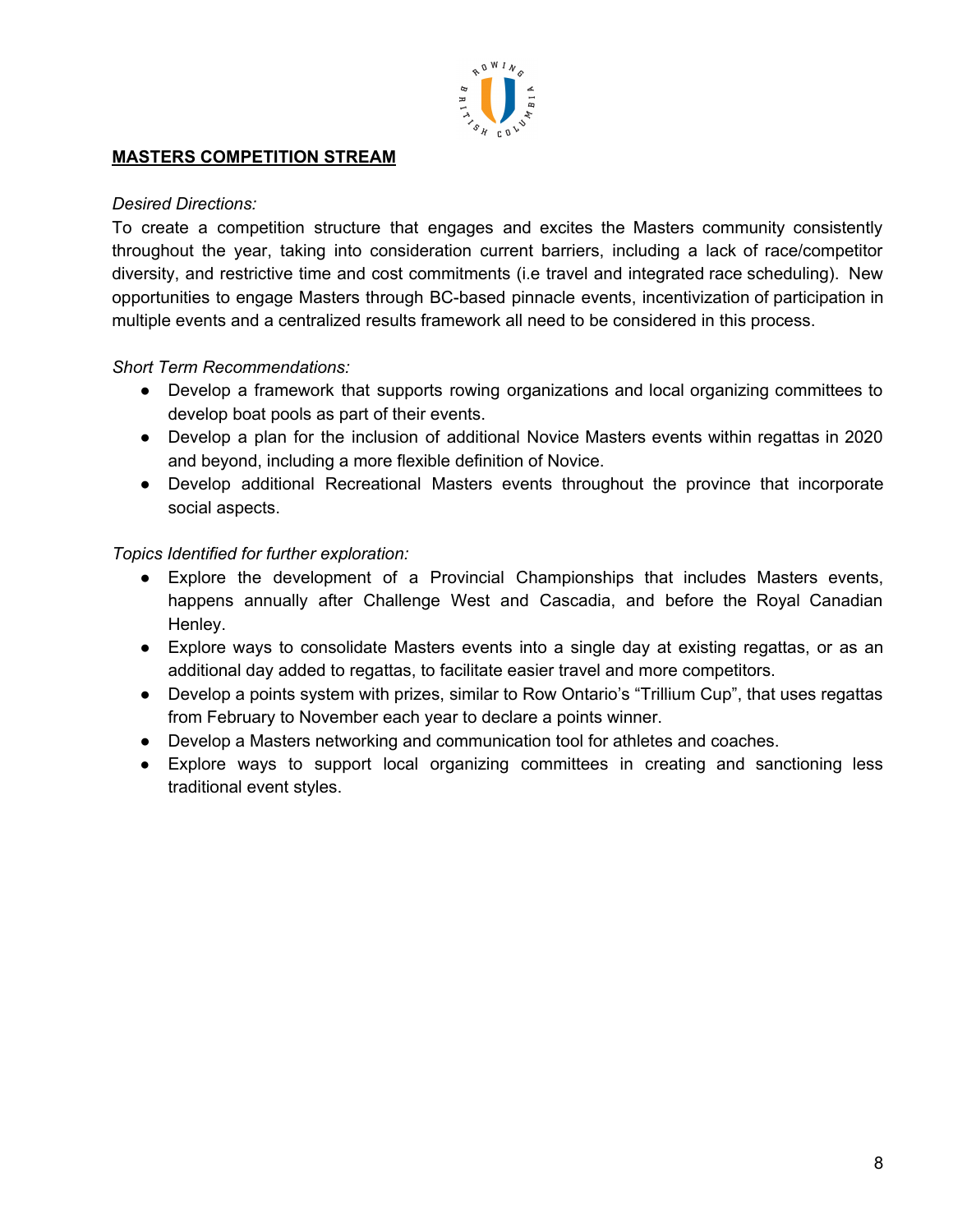

# **COASTAL COMPETITION STREAM**

## *Desired Directions:*

To create a meaningful competition structure that encourages participation in coastal rowing, and showcases the utilization of coastal and touring equipment to grow the overall sport of rowing in BC.

## *Short Term Recommendations:*

- Develop a BC Coastal Regatta series in partnership with existing coastal rowing organizations.
- Develop education opportunities for Umpires, Coaches and Athletes in coastal rowing.
- Develop and promote a calendar of pre-existing BC coastal events.

- Develop standardized pathways for NCCP-recognized coach and umpire training related to coastal rowing.
- Explore a connection between competitions available on the West Coast of Canada and the US.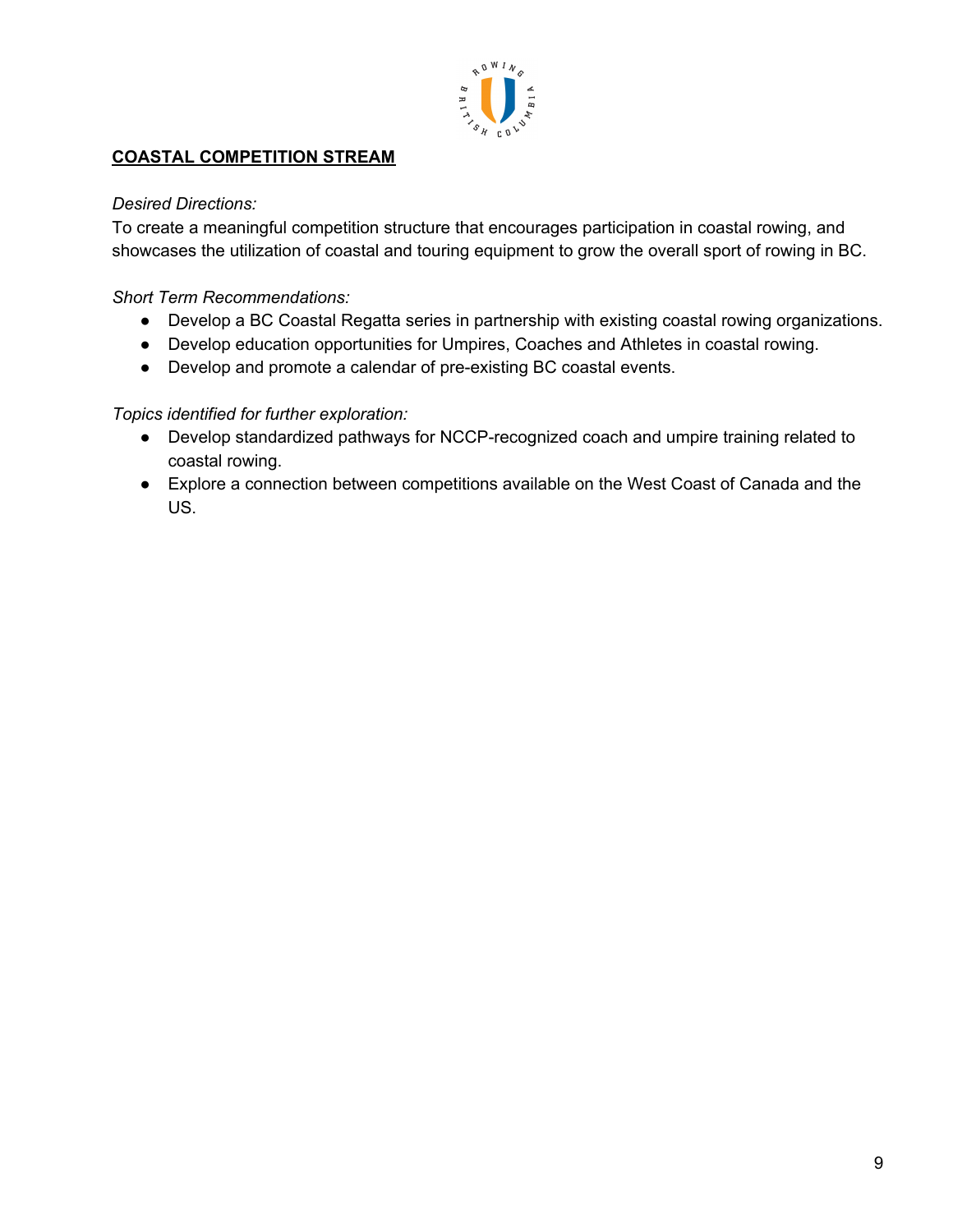

## **SUMMARY OF SHORT TERM RECOMMENDATIONS**

The table below represents all of the short term recommendations suggested through this report. Each recommendation has been labelled to indicate which streams of competition its completion will support (J = Junior, H = High School, S = Senior, U = University, M = Masters, C = Coastal) to help with the planning and implementation of each recommendation.

| <b>Recommendation</b>                                                                                                                                                                               | J | H. | S | U | м                  |  |
|-----------------------------------------------------------------------------------------------------------------------------------------------------------------------------------------------------|---|----|---|---|--------------------|--|
| Develop a framework that supports rowing organizations and local organizing committees to develop boat pools<br>as part of their events.                                                            |   |    |   |   |                    |  |
| Develop more novice events with fewer category restrictions in consultation with specific regatta local organizing<br>committees with the distinct intention of reducing barriers to participation. | V |    |   |   |                    |  |
| Explore strategies to support the inclusion of Interior athletes in more regatta opportunities.                                                                                                     | V |    |   |   | V                  |  |
| Explore ways for all regions of the province with high school rowing to work together for the purpose of<br>harmonizing opportunities offered.                                                      |   |    |   |   |                    |  |
| Explore with the Independent School rowing programs the idea of an Independent Schools Championships.                                                                                               |   | V  |   |   |                    |  |
| Develop additional high performance racing opportunities for Senior athletes at existing regattas including more<br>flexible race categories.                                                       |   |    |   |   |                    |  |
| Develop additional Recreational Senior/Masters events throughout the province that incorporate social aspects.                                                                                      |   |    | V |   | $\boldsymbol{\nu}$ |  |
| Develop an ideal "Rowing BC Senior Yearly Training Plan" to support more meaningful alignment between<br>training and racing periods.                                                               |   |    | v |   |                    |  |
| Explore the viability of including university 1x and 2- in future Rowing BC-hosted performance regattas.                                                                                            |   |    |   | V |                    |  |
| Explore options for a small boat university regatta at Burnaby Lake that would attract a diverse field.                                                                                             |   |    |   |   |                    |  |
| Explore ways to integrate Junior and/or high school athletes into the Brown Cup experience in a meaningful way<br>that expands the profile of university rowing.                                    |   |    |   | V |                    |  |
| Develop a plan for the inclusion of additional Novice Masters events within regattas in 2020 and beyond, including<br>a more flexible definition of Novice.                                         |   |    |   |   |                    |  |
| Develop a BC Coastal Regatta series in partnership with existing coastal rowing organizations.                                                                                                      |   |    |   |   |                    |  |
| Develop education opportunities for Umpires, Coaches and Athletes in coastal rowing.                                                                                                                |   |    |   |   |                    |  |
| Develop and promote a calendar of pre-existing BC coastal events.                                                                                                                                   |   |    |   |   |                    |  |